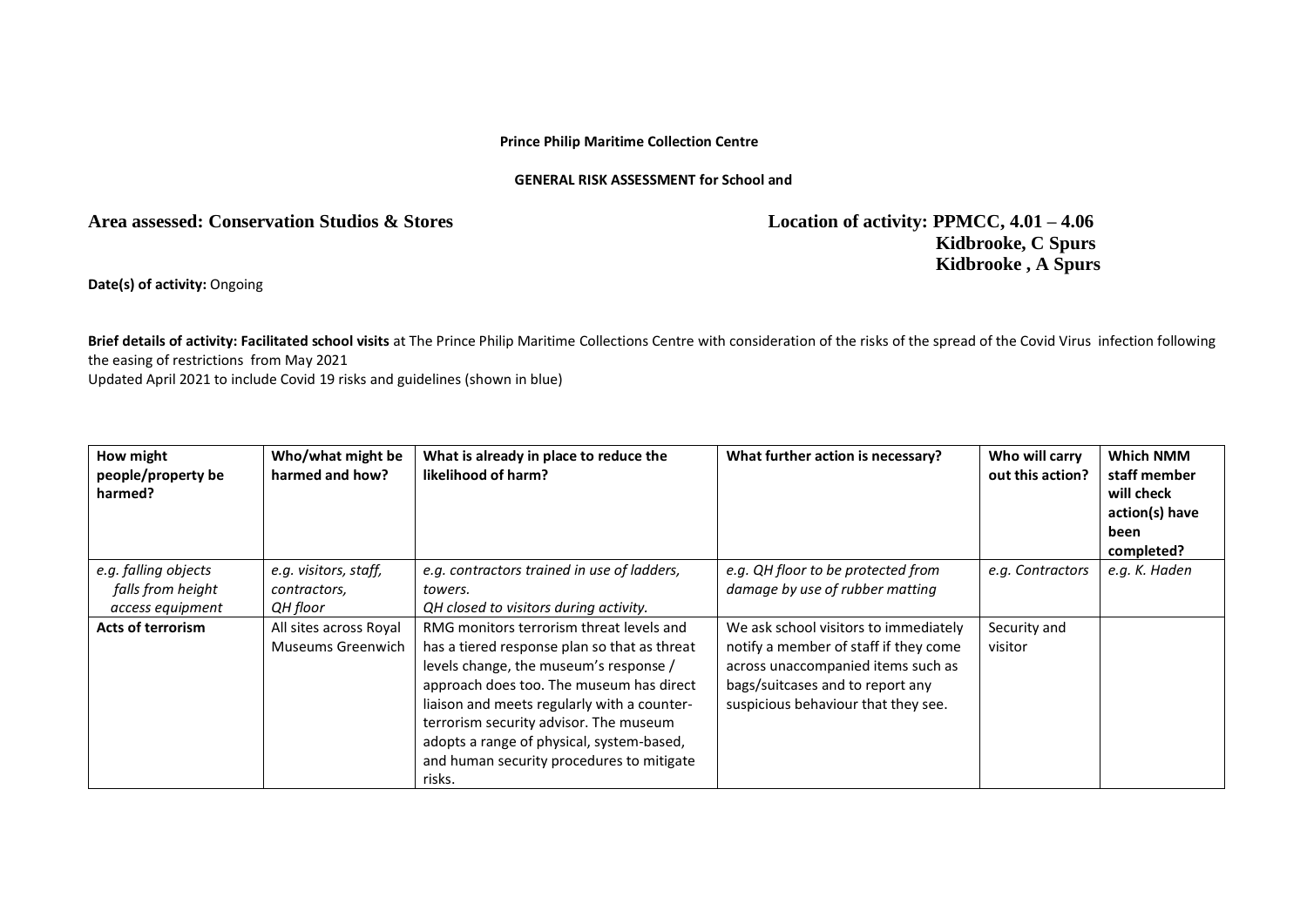| Coach set down/ Injury<br>from road traffic<br>accident                                                                                   | <b>Visitors</b>                  | Access for two coaches to set down<br>$\bullet$<br>at PPMCC Main Entrance. No busy<br>roads to cross.<br>Authorized vehicles only in Museum<br>grounds, max speed 5mph. Grounds<br>surrounded by fence.                                            | Due care and attention from adults<br>and pupils in school groups.                                                                                                                                        | <b>Tour Leader</b><br><b>Visitors</b>           | <b>Matthew Cahill</b> |
|-------------------------------------------------------------------------------------------------------------------------------------------|----------------------------------|----------------------------------------------------------------------------------------------------------------------------------------------------------------------------------------------------------------------------------------------------|-----------------------------------------------------------------------------------------------------------------------------------------------------------------------------------------------------------|-------------------------------------------------|-----------------------|
| Arrival by train / Injury<br>from road traffic<br>accident                                                                                | <b>Visitors</b>                  | 5 minute walk on a pedestrian<br>$\bullet$<br>bridge and underpass. No roads<br>busy roads to cross                                                                                                                                                | Due care and attention from<br>$\bullet$<br>adults and pupils in school<br>groups.                                                                                                                        | <b>Visitors</b>                                 |                       |
| Arrival by bus/ Injury<br>from road traffic<br>accident                                                                                   | <b>Visitors</b>                  | The 286 & 132 stop at Broad Walk<br>$\bullet$<br>at the top of Nelson Mandela Road.<br>If approaching from Greenwich the<br>Rochester Way must be crossed.<br>There are central reservations and a<br>pedestrian crossing for ease of<br>crossing. | Due care and attention from<br>$\bullet$<br>adults and pupils in school<br>groups.                                                                                                                        | Visitors                                        |                       |
| <b>Entry to the studios &amp;</b><br>stores via the main<br>entrance resulting in<br>slips, trips and falls.                              | Staff, Volunteers &<br>Visitors. | First aiders on site<br>$\bullet$<br>All routes into and out of site and<br>building kept clear of obstructions.<br>External pathways gritted/salted<br>$\bullet$<br>during icy periods                                                            | Ensure visitors stick to<br>pathways when walking<br>across site and along<br>corridors.                                                                                                                  | Site Manager &<br><b>Security Guard</b>         |                       |
| Injury from coming into<br>contact with vehicles on<br>site                                                                               |                                  | Very short walk to stores<br>$\bullet$<br>Authorized vehicles only in stores<br>grounds, max speed 5mph.<br>Grounds surrounded by fence                                                                                                            | Temporarily halt any<br>$\bullet$<br>contractor works involving<br>vehicles whilst public<br>entering and exiting site.<br>Try to schedule contractor<br>$\bullet$<br>works out of public access<br>hours | Learning<br>producer &<br><b>Security Guard</b> | <b>Matthew Cahill</b> |
| <b>Collision hazard with</b><br>studio furniture and<br>equipment (board<br>chopper, drying rack,<br>tables, mobile<br>extraction units). | Staff, Volunteers &<br>Visitors, | Where possible; objects,<br>$\bullet$<br>demonstrations and talks to be<br>delivered at table closest to entry<br>point or visitors to remain in<br>viewing area just inside entrance.                                                             | Tour Leaders to brief group<br>on risks, procedures and<br>limits of access during<br>induction.                                                                                                          | Conservators<br>and Tour<br>Leader              | <b>Matthew Cahill</b> |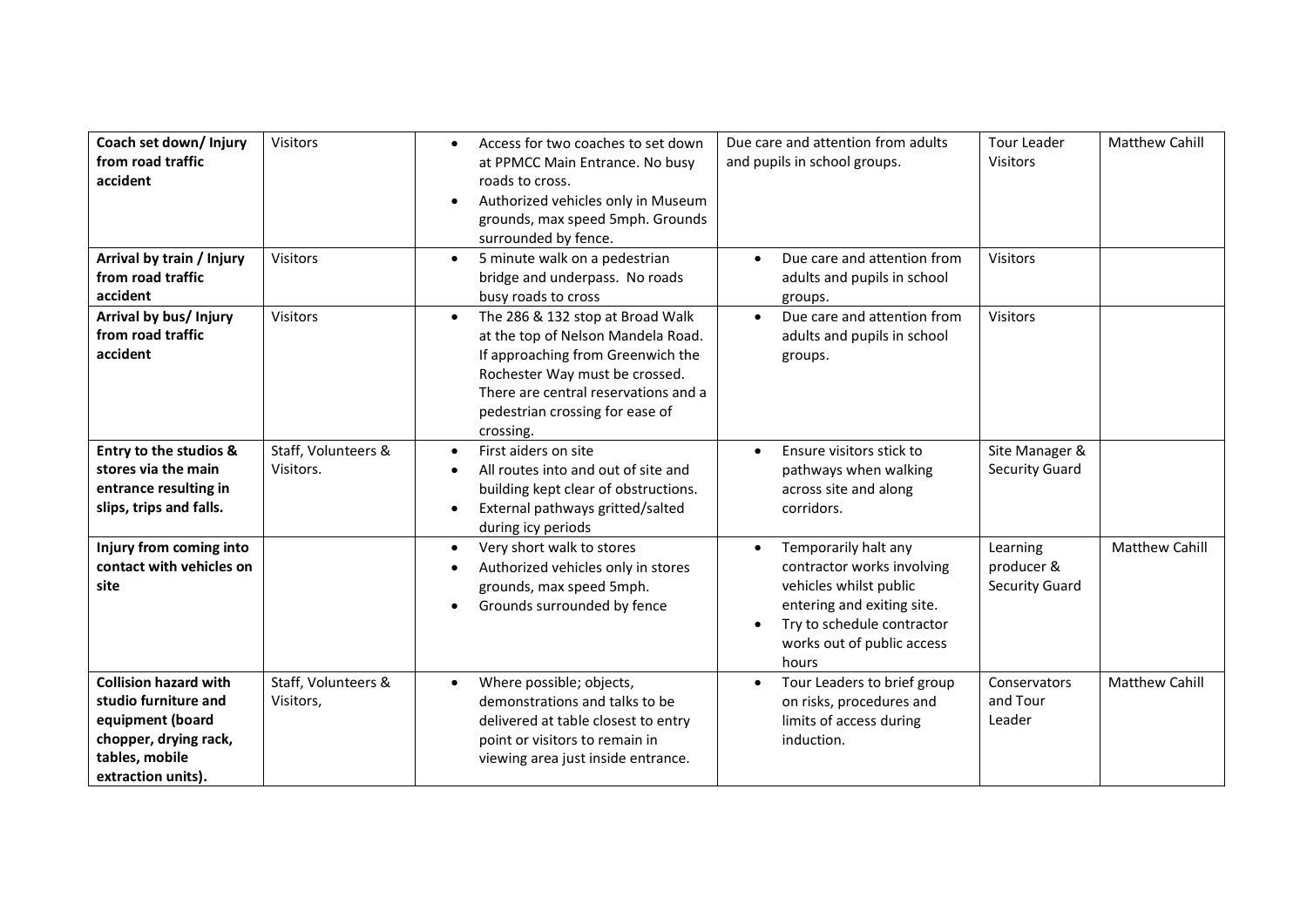| <b>Collision hazard from</b><br>open desk drawers,<br>storage cupboard<br>drawers and cupboard<br>doors | Staff, Volunteers &<br>Visitors.                         | Access routes pre planned<br>$\bullet$<br>depending on objects to be<br>discussed.<br>Furniture placed to ensure<br>adequate circulation space<br>Where possible; objects,<br>$\bullet$<br>demonstrations and talks to be<br>delivered at table closest to entry<br>point or visitors to remain in<br>viewing area just inside entrance.<br>Access routes pre planned<br>depending on objects to be<br>discussed.<br>Cupboard units sited with adequate<br>drawer / door opening space and<br>circulation space.<br>Working practice to close all<br>drawers / doors after immediate | Tour Leaders to brief group<br>$\bullet$<br>on risks, procedures and<br>limits of access during<br>induction. | Conservators<br>and Tour<br>Leaders | <b>Matthew Cahill</b> |
|---------------------------------------------------------------------------------------------------------|----------------------------------------------------------|--------------------------------------------------------------------------------------------------------------------------------------------------------------------------------------------------------------------------------------------------------------------------------------------------------------------------------------------------------------------------------------------------------------------------------------------------------------------------------------------------------------------------------------------------------------------------------------|---------------------------------------------------------------------------------------------------------------|-------------------------------------|-----------------------|
| Trip hazard, trailing<br>leads from mobile<br>electrical equipment,<br>floor level obstacles.           | Staff, Volunteers,<br>Students, Visitors,<br>Contractors | use.<br>Where possible; objects,<br>$\bullet$<br>demonstrations and talks to be<br>delivered at table closest to entry<br>point or visitors to remain in<br>viewing area just inside entrance.<br>Access routes pre planned<br>depending on objects to be<br>discussed.<br>Numerous well sited wall sockets<br>throughout studio / working<br>practice to avoid long cable runs.<br>Inform others working in close<br>proximity.<br>Tape leads to ground when possible<br>to minimise trip hazard.                                                                                   | Tour Leaders to brief group<br>$\bullet$<br>on risks, procedures and<br>limits of access during<br>induction. | Conservators<br>and Tour<br>Leaders | <b>Matthew Cahill</b> |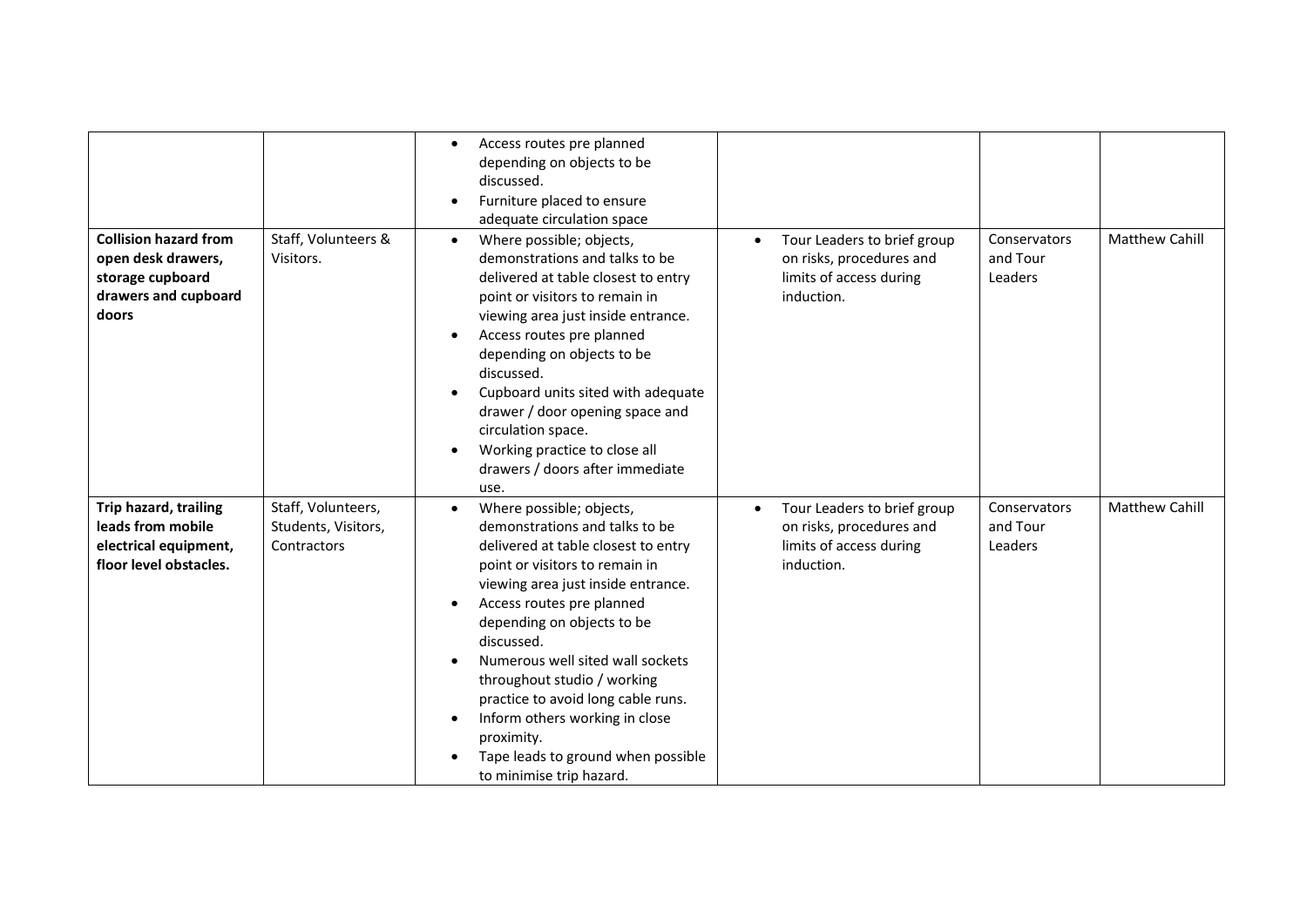| <b>Falling objects,</b><br>materials stored in<br>cupboards and at high<br>level | Staff, Volunteers &<br>Students. | Unplug and tidy away cables before<br>$\bullet$<br>leaving the area and as soon as the<br>activity is completed<br>Studios and Stores given prior<br>$\bullet$<br>notice of public tours and all<br>potential falling objects secured.<br>Majority of materials stored within<br>comfortable standing reach.<br>Kick steps and short ladders for<br>higher level access.                                                                                                                                                                                                                                                                                                                                                                                 | Tour Leaders to brief group<br>$\bullet$<br>on risks, procedures and<br>limits of access during<br>induction.                                                                               | Conservators<br>Stores team,<br>Learning team | <b>Matthew Cahill</b> |
|----------------------------------------------------------------------------------|----------------------------------|----------------------------------------------------------------------------------------------------------------------------------------------------------------------------------------------------------------------------------------------------------------------------------------------------------------------------------------------------------------------------------------------------------------------------------------------------------------------------------------------------------------------------------------------------------------------------------------------------------------------------------------------------------------------------------------------------------------------------------------------------------|---------------------------------------------------------------------------------------------------------------------------------------------------------------------------------------------|-----------------------------------------------|-----------------------|
| <b>Harmful fumes from</b><br>organic solvents                                    | Staff, Volunteers &<br>Visitors. | Studios & Stores given prior notice<br>$\bullet$<br>of public tours to ensure areas are<br>adequately ventilated and free of<br>organic solvent fumes.<br>Activities that involve decanting or<br>mixing organic solvents take place<br>in the Chemistry Laboratory fume<br>cupboard<br>Safe chemical store in Chemistry<br>Laboratory for small quantities in<br>regular use. Outside store for larger<br>quantities.<br>Solvents transported to and from<br>$\bullet$<br>Chemistry Laboratory to<br>Conservation Studio in small<br>quantities in non-spill containers<br>Ensure COSHH risk assessments<br>have been written for each<br>procedure and chemical<br>Use correct PPE<br>Ensure safe working area with<br>suitable extraction if required | Regular review of COSHH<br>$\bullet$<br>assessments<br>Learning producer to ensure<br>Harmful fumes will not be in<br>use on pre arranged school<br>visit days. (Tuesday and<br>Wednesdays) | Conservators                                  | <b>Matthew Cahill</b> |
| <b>Fire risks: Electrical</b>                                                    | Staff, Volunteers &              | No hot works to be conducted in<br>$\bullet$                                                                                                                                                                                                                                                                                                                                                                                                                                                                                                                                                                                                                                                                                                             | Regular review of PAP Testing                                                                                                                                                               | Conservators &                                | <b>Matthew Cahill</b> |
| equipment                                                                        | Visitors.                        | studios during public tours.                                                                                                                                                                                                                                                                                                                                                                                                                                                                                                                                                                                                                                                                                                                             |                                                                                                                                                                                             | <b>Store Managers</b>                         |                       |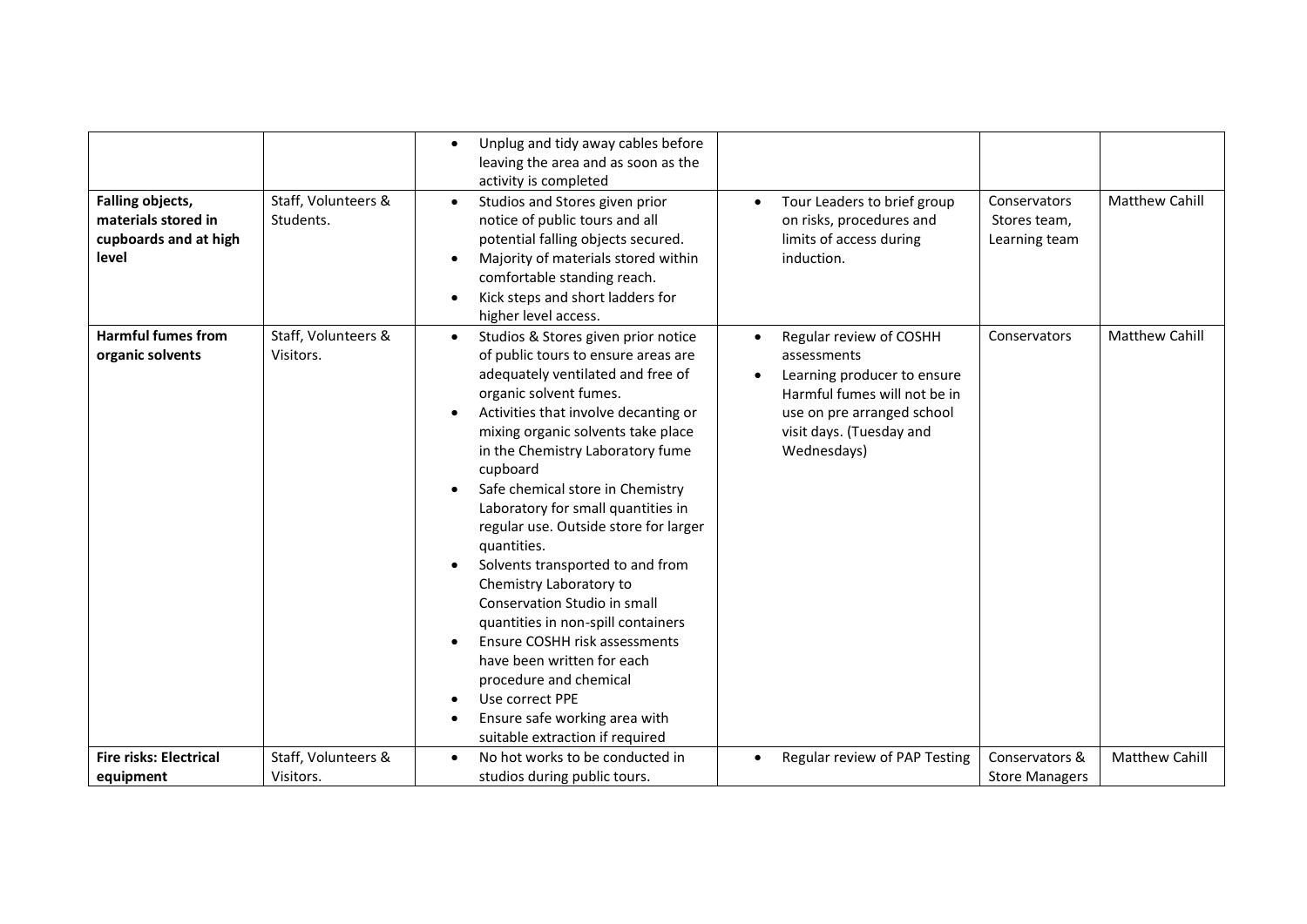| Injury caused by fire                                                        |                                                         | Clear access to fire exits<br>Fire exits clearly marked<br>Provision of fire extinguishers +<br>training<br>School groups will not enter studios<br>that use hot works<br>A loud, sustained bell will sound.<br>$\bullet$<br>Museum staff usher group to<br>grassed area in car park outside of<br>the building. | Tour Leaders to brief group<br>$\bullet$<br>on evacuation procedures<br>during induction.<br>All groups led by adults with<br>$\bullet$<br>any condition that may<br>impair rapid evacuation to<br>alert Museum staff/tour |                                                           |                                                |
|------------------------------------------------------------------------------|---------------------------------------------------------|------------------------------------------------------------------------------------------------------------------------------------------------------------------------------------------------------------------------------------------------------------------------------------------------------------------|----------------------------------------------------------------------------------------------------------------------------------------------------------------------------------------------------------------------------|-----------------------------------------------------------|------------------------------------------------|
|                                                                              |                                                         |                                                                                                                                                                                                                                                                                                                  | leader on arrival.                                                                                                                                                                                                         |                                                           |                                                |
| Slip hazard from use of<br>wet work or activities<br>Weights falling on feet | Staff, Volunteers &<br>Visitors.<br>Staff, Volunteers & | Non-slip flooring in place<br>$\bullet$<br>throughout studio and stores<br>Working practice to clean up<br>$\bullet$<br>spillages directly and ensure<br>flooring dry prior to public tour.<br>Ensure weights are always safely<br>$\bullet$                                                                     | Ensure facilitator is aware of<br>$\bullet$<br>which First Aider is available<br>onsite.                                                                                                                                   | Conservators &<br><b>Store Managers</b><br>Conservators & | <b>Matthew Cahill</b><br><b>Matthew Cahill</b> |
|                                                                              | <b>Visitors</b>                                         | stored away from bench edges<br>Facilitators to ensure visitors<br>$\bullet$<br>remain within agreed parameters<br>defined for each studio.                                                                                                                                                                      |                                                                                                                                                                                                                            | <b>Store Managers</b>                                     |                                                |
| <b>Injuries from sharps</b>                                                  | Staff, Volunteers &<br><b>Visitors</b>                  | All sharps to be stored away and<br>$\bullet$<br>not in reach of visitors<br>Facilitators to ensure visitors remain<br>$\bullet$<br>within agreed parameters defined<br>for each studio.                                                                                                                         | Tour Leaders to brief group<br>$\bullet$<br>on risks, procedures and<br>limits of access during<br>induction.<br>Ensure Tour Leader is aware<br>of which First Aider is<br>available onsite.                               | Conservators &<br><b>Tour Leaders</b>                     | Matthew Cahill                                 |
| <b>Cuts and abrasions from</b><br>tools and equipment                        | Staff, Volunteers &<br><b>Visitors</b>                  | All tools and equipment cleared to<br>$\bullet$<br>inaccessible areas during public<br>visitors.                                                                                                                                                                                                                 | Facilitators to brief group on<br>$\bullet$<br>risks, procedures and limits of<br>access during induction.                                                                                                                 | Conservators &<br><b>Tour Leaders</b>                     | <b>Matthew Cahill</b>                          |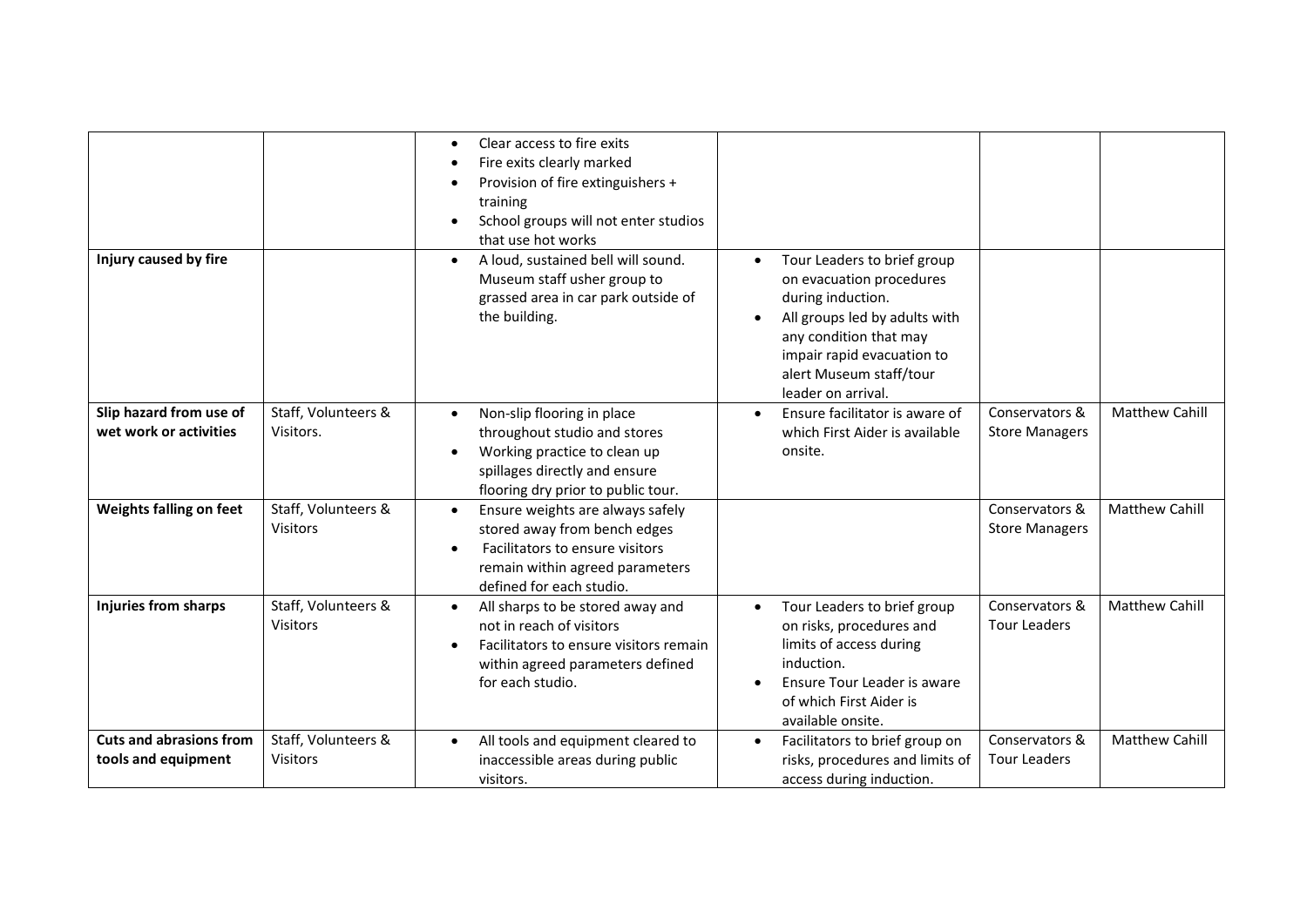| Minor injury inside<br>stores due to trips, slips<br>and falls caused by<br>distraction.                                  | Visitors, learners              | Facilitators to ensure visitors remain<br>$\bullet$<br>within agreed parameters defined<br>for each studio.<br>Emergency procedures in place<br>$\bullet$<br>Due care and attention from tour<br>$\bullet$<br>leaders and teachers.<br>Visitors should always walk and<br>within<br>remain<br>agreed viewing<br>directed<br>parameters<br>as<br>by<br>facilitators                                                                                                     | Ensure Facilitators/tour<br>$\bullet$<br>leader is aware of which First<br>Aider is available onsite.<br>Facilitator to brief visiting<br>$\bullet$<br>class on risks, procedures and<br>limits of access during<br>induction.<br>Ensure facilitator is aware of<br>$\bullet$<br>which First Aider is available<br>onsite. | <b>Matthew Cahill</b><br>Conservators,<br><b>Store Managers</b><br>& Tour Leaders |
|---------------------------------------------------------------------------------------------------------------------------|---------------------------------|------------------------------------------------------------------------------------------------------------------------------------------------------------------------------------------------------------------------------------------------------------------------------------------------------------------------------------------------------------------------------------------------------------------------------------------------------------------------|----------------------------------------------------------------------------------------------------------------------------------------------------------------------------------------------------------------------------------------------------------------------------------------------------------------------------|-----------------------------------------------------------------------------------|
| Injury through contact<br>with Museum objects<br>including scratches,<br>cuts, punctures, choking<br>or allergic reaction | <b>Visitors</b>                 | Non-collections management &<br>$\bullet$<br>conservation staff are prohibited<br>from handling or moving objects in<br>the store or within studios.<br>All handling objects are checked for<br>potential hazard. No hazardous<br>materials / poisons used.<br>If an object has been deemed<br>suitable/safe to be touched or<br>handled then appropriate gloves<br>must be worn and handling<br>procedures to be explained and<br>supervised.<br>First aiders on site | Facilitators to brief group on<br>$\bullet$<br>risks, procedures and limits of<br>access during induction.<br>Ensure Facilitators is aware of<br>$\bullet$<br>which First Aider is available<br>onsite.                                                                                                                    | Matthew<br>Tour Leaders,<br>Collections<br>Managers and<br>Conservators           |
| <b>Exposure to asbestos</b><br>from accidental contact<br>with an object<br>containing asbestos<br>(very low risk)        | Staff, Volunteers &<br>Visitors | No asbestos objects to be used in<br>$\bullet$<br>public session, but there are<br>asbestos-containing objects stored<br>within the C Spurs.<br>No asbestos objects to be moved<br>during public session.<br>Objects containing asbestos have<br>$\bullet$<br>been checked by KAD and asbestos<br>has been treated appropriately.                                                                                                                                      | All session will be conducted<br>$\bullet$<br>in a space away from the area<br>where asbestos-containing<br>objects are stored.<br>Facilitator and teaching staff<br>to ensure public remain with<br>the group at all times and do<br>not wander off unattended.                                                           | Collections<br><b>Matthew Cahill</b><br>Managers &<br>Learning<br>department      |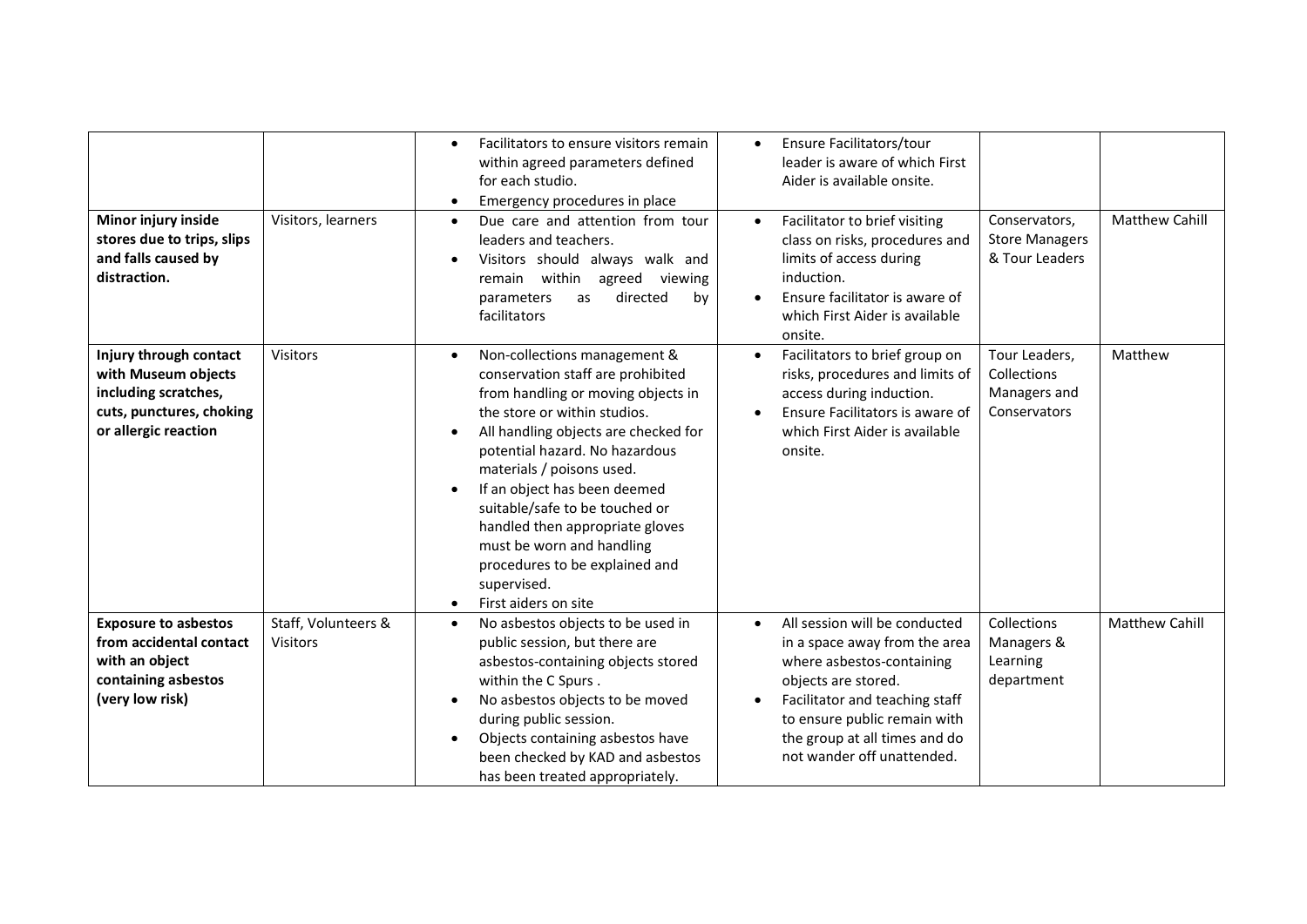| Personal Belongings,<br>including coats and<br>lunches                                                          | Visitors - Theft                                     | Asbestos-containing objects are all<br>$\bullet$<br>clearly labelled.<br>Pupils given access to lockers and<br>$\bullet$<br>clothes horse for the duration of<br>visit. Where learning facilities are                                                                                                                                                                                                                                                                                                         | Facilitators to brief teachers<br>$\bullet$<br>on risks, procedures and<br>limits of access during<br>induction.<br>No money, cameras, mobile<br>$\bullet$<br>phones or other expensive<br>equipment to be left | Facilitators                                                                                 | <b>Matthew Cahill</b> |
|-----------------------------------------------------------------------------------------------------------------|------------------------------------------------------|---------------------------------------------------------------------------------------------------------------------------------------------------------------------------------------------------------------------------------------------------------------------------------------------------------------------------------------------------------------------------------------------------------------------------------------------------------------------------------------------------------------|-----------------------------------------------------------------------------------------------------------------------------------------------------------------------------------------------------------------|----------------------------------------------------------------------------------------------|-----------------------|
|                                                                                                                 |                                                      | being used for group tasks<br>belongings can be left in these<br>spaces and locked on request.                                                                                                                                                                                                                                                                                                                                                                                                                | unsecured.<br>No bags or pens to be taken<br>in stores/studios. Pencils can<br>be supplied if necessary.                                                                                                        |                                                                                              |                       |
| <b>Covid Risk assessment</b>                                                                                    |                                                      |                                                                                                                                                                                                                                                                                                                                                                                                                                                                                                               |                                                                                                                                                                                                                 |                                                                                              |                       |
| <b>Virus transfer arising</b><br>from lack of<br>information and<br>guidance                                    | Staff, facilitators<br>Volunteers & school<br>groups | 1) All groups to the site are<br>$\bullet$<br>prebooked in advance, controlling<br>access and numbers to site 2)<br>Spaces are pre-booked to avoid<br>clashes<br>3) groups will be<br>scheduled around other activities<br>in the building to avoid large<br>numbers of people on site at any<br>one time 4) Visitor details, name<br>and contact number recorded 5)<br>'Your Visit to PPMCC' document<br>issued to teachers prior to visit<br>detailing site guidelines<br>and<br>availability of facilities | $\bullet$<br>$\sim 10$                                                                                                                                                                                          | <b>Collections</b><br>Managers &<br>Learning<br>department,<br><b>Bookings</b><br>department | Matthew Cahill        |
| <b>Virus transfer at</b><br>entrance and exit<br>points of PPMCC during<br>school and learning<br>group visits. | Staff, Volunteers &<br><b>Visitors</b>               | 1) Access to hand sanitiser upon<br>$\bullet$<br>arrival 2) All personal belongings<br>are to be left in lockers or coat<br>rack 3) Lockers and coat rack to<br>be cleaned after each visit by<br>supervising staff/volunteers4) All<br>adult visitors will be asked to<br>wear masks once inside the                                                                                                                                                                                                         | Staff to open the doors for<br>$\bullet$<br>the visitors reducing touch<br>on entrances.                                                                                                                        | Facilitators and<br>learning<br>manager                                                      | <b>Matthew Cahill</b> |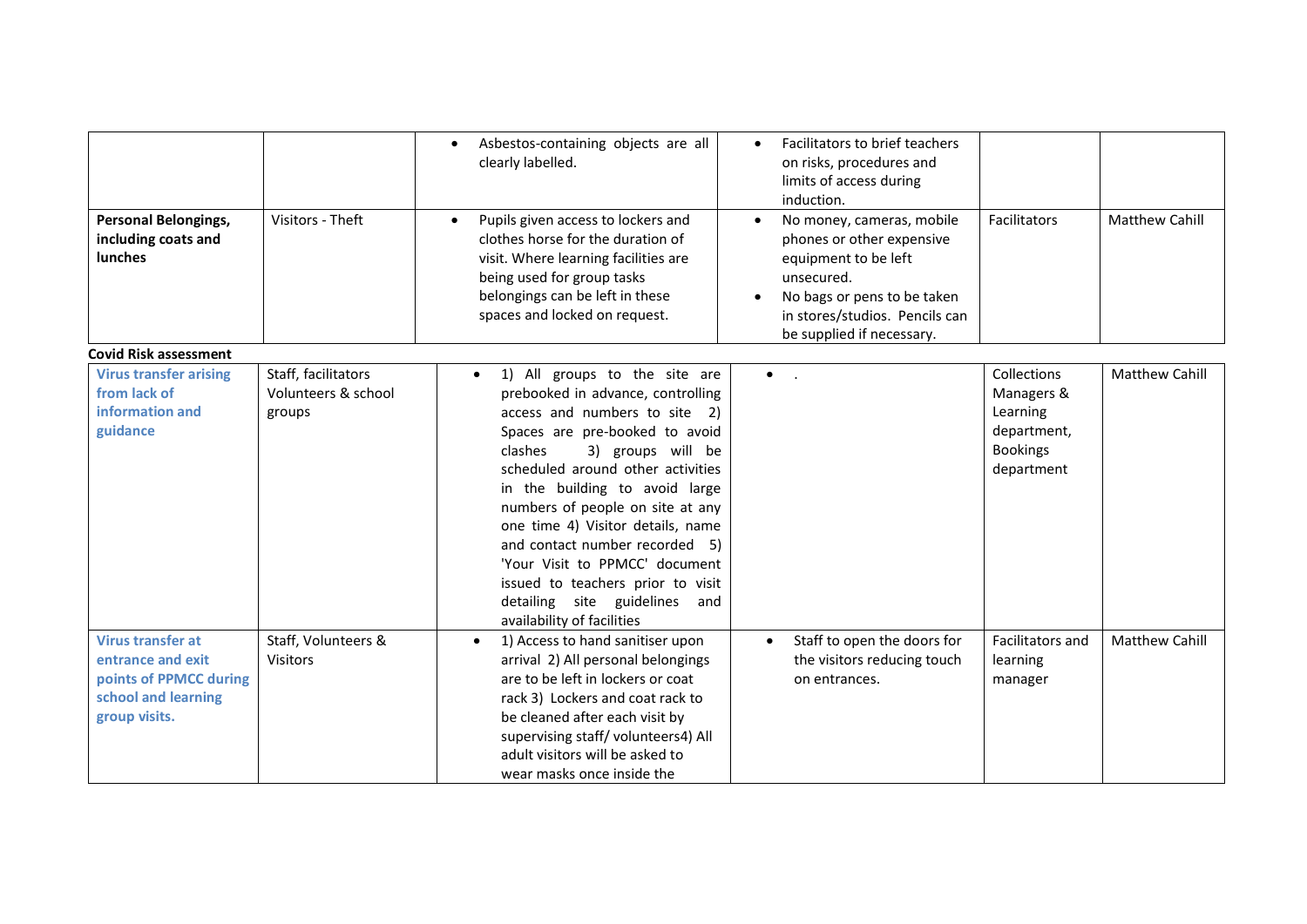| <b>Virus transfer arising</b><br>from movements<br>around site                                      | Staff, Volunteers &<br><b>Visitors</b> | building unless medically exempt<br>5) Visitors to be met outside and<br>escorted to learning to avoid<br>dwelling in lobby.<br>1) Masks to be worn in all<br>$\bullet$<br>corridors where possible 2) Public<br>and staff to walk left hand side of<br>corridors 3) Social distancing to be<br>maintained at all times 4) Only<br>staff / volunteers to open and hold<br>doors to minimise touch points for<br>visitors | $\bullet$ | visitors                                |                       |
|-----------------------------------------------------------------------------------------------------|----------------------------------------|--------------------------------------------------------------------------------------------------------------------------------------------------------------------------------------------------------------------------------------------------------------------------------------------------------------------------------------------------------------------------------------------------------------------------|-----------|-----------------------------------------|-----------------------|
| <b>Virus transfer arising</b><br>from handling objects<br>and resources                             | Visitors and staff                     | All resources/ handling objects to<br>$\bullet$<br>be sprayed with antibacterial<br>spray and quarantined in a box 72<br>hours (Where possible) prior visit<br>of group.<br>Following session all used objects<br>to be placed into box and with<br>date of use. 72 hours following<br>activity objects to be cleaned and<br>returned to relevant storage<br>areas.                                                      | $\bullet$ | Facilitators and<br>learning<br>manager | <b>Matthew Cahill</b> |
| <b>Virus transfer from</b><br>visitor / staff<br>interaction and<br>working in an enclosed<br>space | Visitors/ staff                        | 1) School groups to visit whilst in<br>$\bullet$<br>their support bubble where<br>possible 2) Schools and PPMCC<br>are free to cancel the booking on<br>knowledge of visitor/staff with<br>symptoms of COVID 193) PPMCC<br>staff to present using social<br>distance guidelines where<br>possible. 4) Work space and<br>seating to be wiped down<br>afterwards by supervising staff                                      | $\bullet$ | Facilitators and<br>learning<br>manager | <b>Matthew Cahill</b> |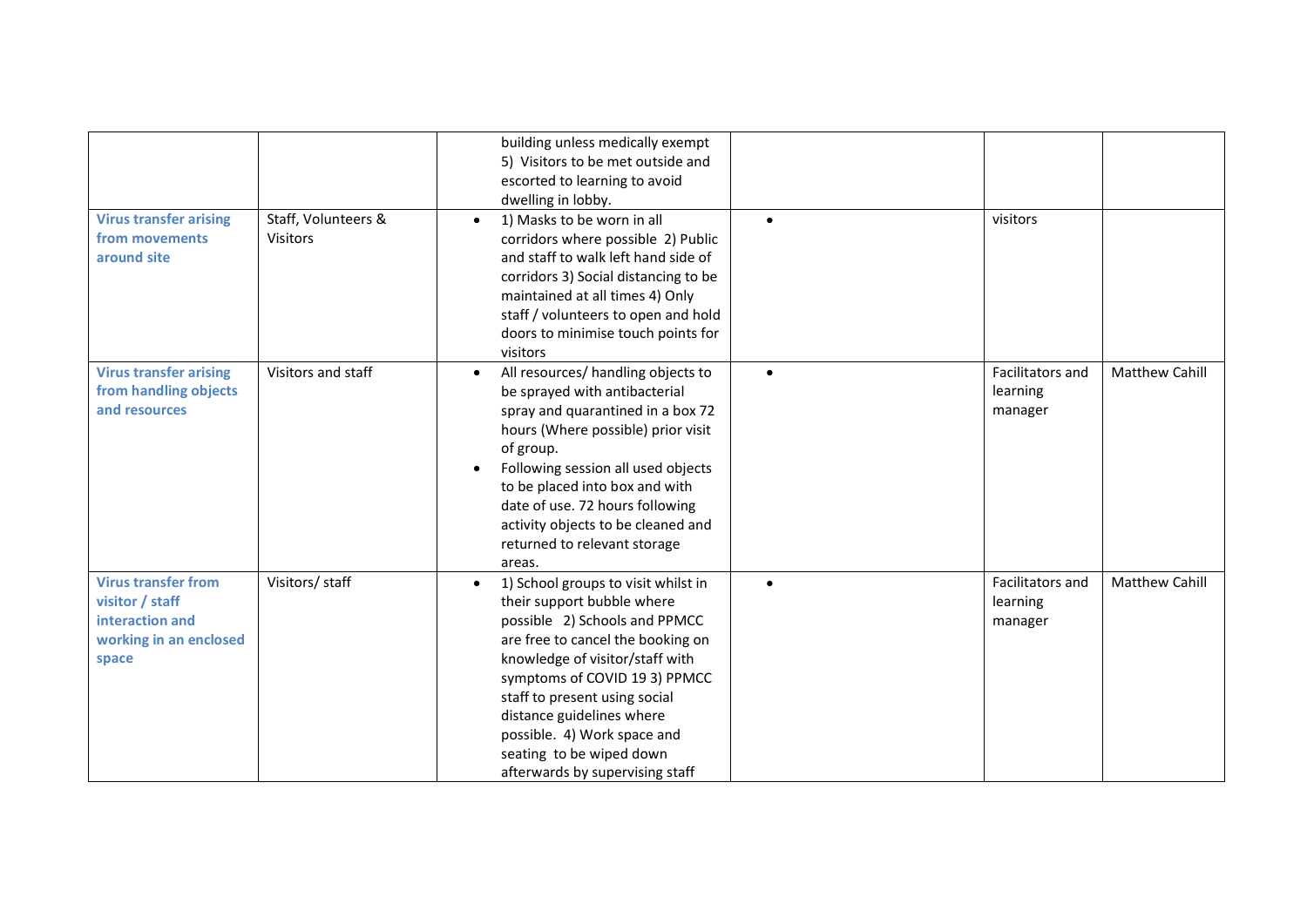|                                                                      |                    | 5. Doors to remain open when<br>$\bullet$<br>using the learning space or<br>seminar room.                                                                                                                   |                                                |                       |
|----------------------------------------------------------------------|--------------------|-------------------------------------------------------------------------------------------------------------------------------------------------------------------------------------------------------------|------------------------------------------------|-----------------------|
| <b>Virus transfer resulting</b><br>from handling<br>collection items | Visitors and staff | Objects being handled in the<br>$\bullet$<br>Mystery story store to be sprayed<br>and quarantined for 72 hours<br>unless learners from the same<br>school bubble are attending within<br>the next 72 hours. | <b>Facilitators and</b><br>learning<br>manager | <b>Matthew Cahill</b> |
| <b>Virus transfer arising</b><br>from poor cleaning<br>regimes       | Visitors and staff | Facilitators and learning team<br>to clean surfaces prior and<br>following delivery of session.<br>2. Cleaning team to be informed<br>of areas being used for school<br>sessions                            | cleaners and<br>Learning team                  |                       |

## What is the risk level after actions listed above have been completed? Low

| <b>Risk Level</b> | <b>Risk Level Action and Timescale</b>                                                                                                                                                                                                                                                                                                                                                                                              |
|-------------------|-------------------------------------------------------------------------------------------------------------------------------------------------------------------------------------------------------------------------------------------------------------------------------------------------------------------------------------------------------------------------------------------------------------------------------------|
| <b>Trivial</b>    | No action is required. Monitoring is required to ensure that the controls are maintained.                                                                                                                                                                                                                                                                                                                                           |
| Low               | Additional controls may be required. Consideration may be given to a more cost - effective solution or improvement that imposes no additional cost<br>burden. Monitoring is required to ensure that the controls are maintained.                                                                                                                                                                                                    |
| <b>Moderate</b>   | Efforts should be made to reduce the risk, but costs of prevention should be carefully measured and limited. Risk reduction measures should be<br>implemented within a defined time period. Where the moderate risk is associated with extremely harmful consequences, further assessment may be<br>necessary to establish more precisely the likelihood of harm as a basis for determining the need for improved control measures. |